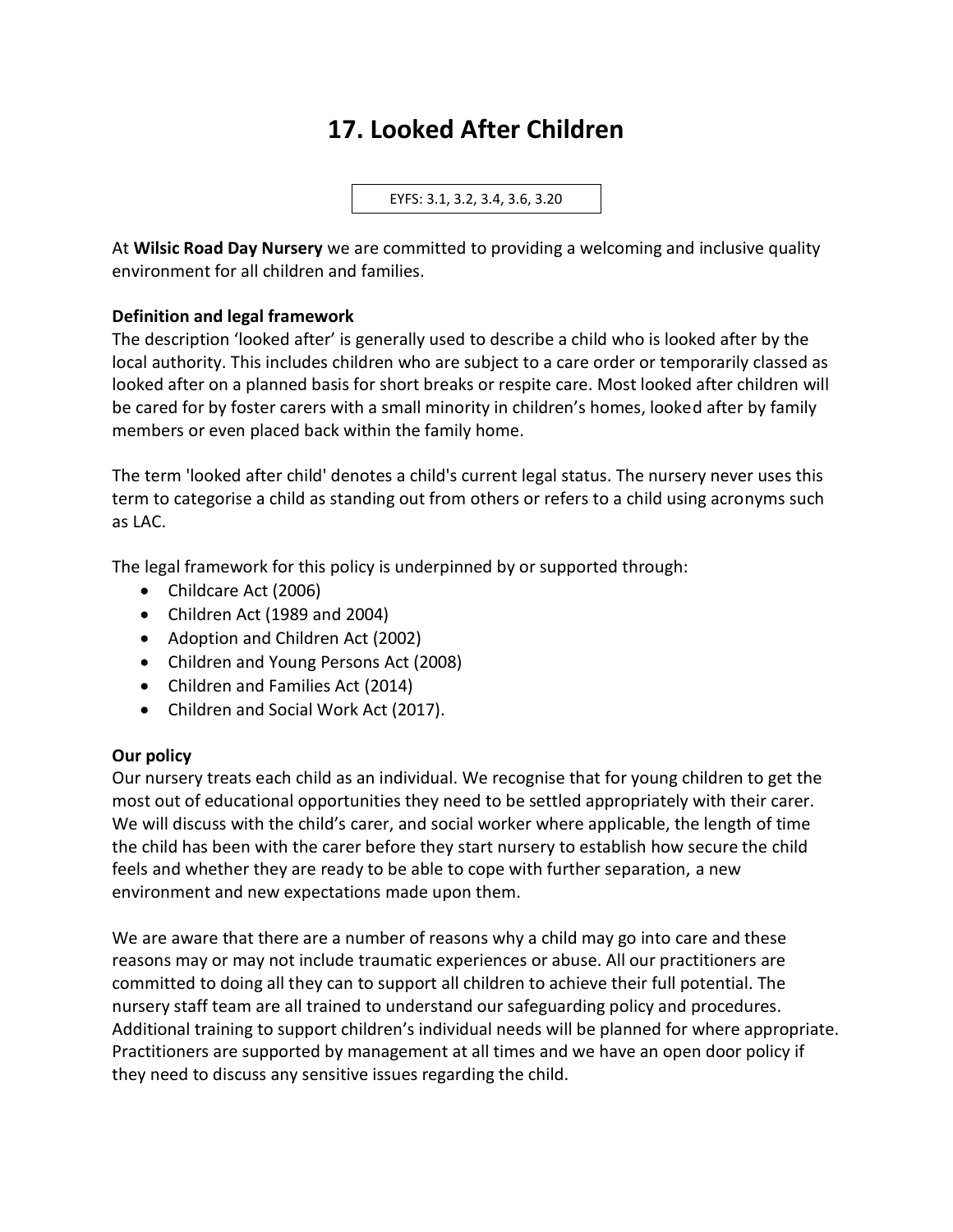Where applicable, we contribute to any assessment about the child, such as those carried out under local authorities' assessment frameworks or Early Help Assessment (EHA) and to any multi-agency meetings, case conferences or strategy meetings in relation to the child's learning and development. The designated person for looked after children and/or the child's key person will attend meetings as appropriate.

# **The designated people** for 'looked after children' are **Lisa Robson and Jo Kelly.**

Each child is allocated a key person. The key person will support the child initially with transition and settling in and then continue to support and build up a relationship with the child, carers and any other agencies involved. Regular contact will be maintained with the carers throughout the child's time at the nursery and with the social worker or other professionals (where applicable).

The key person will carry out regular ongoing practice such as observations to build up a picture of the child's interests, and plan activities accordingly to support the child's stage of learning and development and interests. This information will be shared with carers and other professionals as appropriate as well as any concerns surrounding their developmental stages.

Where necessary we will develop a care plan with carers and professionals. This will include:

- The child's emotional needs and how they are to be met
- How any emotional issues and problems that affect behaviour are to be managed
- The child's sense of self, culture, language/s and identity how this is to be supported
- The child's need for sociability and friendship
- The child's interests and abilities and possible learning journey pathway
- How any special needs will be supported.

In addition, the care plan may also consider:

- How information will be shared with the foster carer and local authority (as the 'corporate parent') as well as what information is shared with any other organisation or professionals and how it will be recorded and stored
- What contact the child has with his/her birth parent(s) and what arrangements will be in place for supervised contact. If this is to be in the setting, when, where and what form the contact will take will be discussed and agreed
- Who may collect the child from nursery and who may receive information about the child
- What written reporting is required
- Wherever possible, and where the plan is for the child to return to their home, the birth parent(s) should be involved in planning
- With the social worker's agreement, and as part of the plan, whether the birth parent(s) should be involved in the setting's activities that include parents, such as outings, fun days etc. alongside the foster carer.